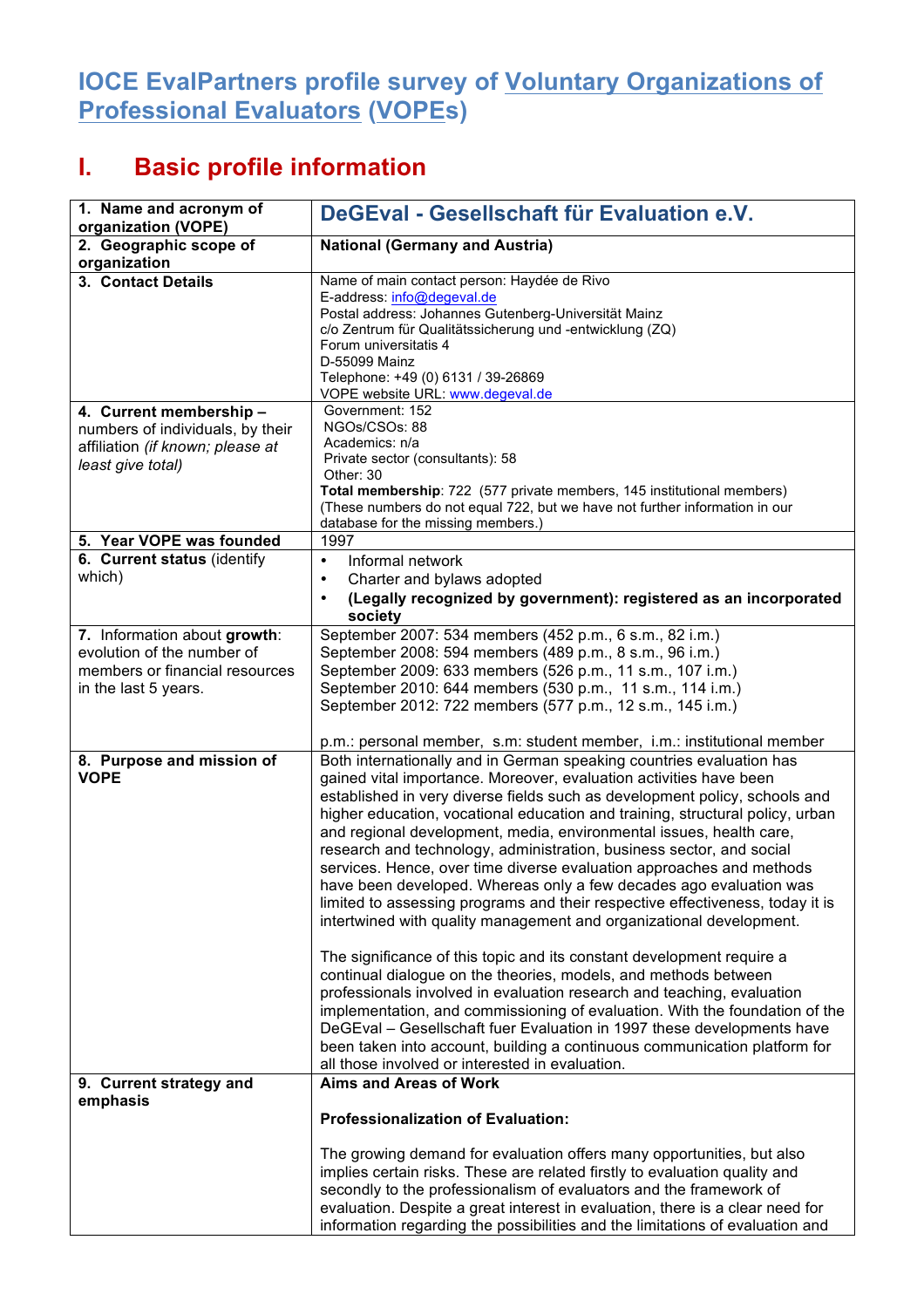|                                                                                                               | regarding its benefits and costs.                                                                                                                                                                                                                                                                                                                                                                                                                                                                                                                                                                                                                                                                                                                                                                                                                                                                  |
|---------------------------------------------------------------------------------------------------------------|----------------------------------------------------------------------------------------------------------------------------------------------------------------------------------------------------------------------------------------------------------------------------------------------------------------------------------------------------------------------------------------------------------------------------------------------------------------------------------------------------------------------------------------------------------------------------------------------------------------------------------------------------------------------------------------------------------------------------------------------------------------------------------------------------------------------------------------------------------------------------------------------------|
|                                                                                                               | Therefore, DeGEval is strongly committed to the following:<br>to promote binding quality standards for evaluation laid down in the<br>'Standards for Evaluation' and the subsequent 'Guidelines for<br>Implementation of the Standards in the Field of Self-Evaluation';<br>to communicate the importance of qualitatively sophisticated<br>$\bullet$<br>evaluation to evaluation clients, evaluators, and to the evaluated<br>themselves:<br>to support evaluation clients from regional authorities, public bodies,<br>publicly funded institutions, and churches, foundations and<br>associations, and to contribute to their professionalization via the<br>'Guidelines for Evaluation Clients';<br>to support high quality training programs according to DeGEval's<br>'Guidelines for Training in Evaluation';<br>to make information concerning evaluation publicly available.<br>$\bullet$ |
|                                                                                                               | Aims and Areas of Work                                                                                                                                                                                                                                                                                                                                                                                                                                                                                                                                                                                                                                                                                                                                                                                                                                                                             |
|                                                                                                               | <b>Consolidation of Different Perspectives:</b>                                                                                                                                                                                                                                                                                                                                                                                                                                                                                                                                                                                                                                                                                                                                                                                                                                                    |
|                                                                                                               | In order to consolidate differing perspectives, experience and<br>expectations regarding evaluation, DeGEval has set itself the<br>following tasks:                                                                                                                                                                                                                                                                                                                                                                                                                                                                                                                                                                                                                                                                                                                                                |
|                                                                                                               | to promote a dialogue between evaluators both within and beyond<br>singular fields of evaluation, this being an especial achievement of<br>the DeGEval work groups;                                                                                                                                                                                                                                                                                                                                                                                                                                                                                                                                                                                                                                                                                                                                |
|                                                                                                               | to gather together the experience and expectations of clients,<br>evaluation researchers, evaluators, and the evaluated;<br>to form a network of the providers of training programs in evaluation;<br>to uphold and expand contacts to the relevant national and<br>$\bullet$<br>international organizations that are active in various fields of<br>evaluation                                                                                                                                                                                                                                                                                                                                                                                                                                                                                                                                    |
|                                                                                                               | <b>Promotion of Information Flow and Dialogue:</b>                                                                                                                                                                                                                                                                                                                                                                                                                                                                                                                                                                                                                                                                                                                                                                                                                                                 |
|                                                                                                               | The continual differentiation in the field of evaluation demands a constant<br>flow of information and dialogue and a cooperative discourse. The following<br>are some of DeGEval's contributions to this goal:<br>the organization of annual conferences as a platform for critical                                                                                                                                                                                                                                                                                                                                                                                                                                                                                                                                                                                                               |
|                                                                                                               | discussions concerning evaluation approaches, designs, and<br>methods;<br>its presence in the German Journal of Evaluation (ZfEv) which offers                                                                                                                                                                                                                                                                                                                                                                                                                                                                                                                                                                                                                                                                                                                                                     |
|                                                                                                               | a qualified discussion forum regarding evaluation;<br>via the column DeGEvalInfo within the ZfEv offering information<br>concerning current activities of the DeGEval board and work groups;<br>via email services (DeGEvalMail) offering an informative forum<br>that reports on evaluation activities and the need for evaluation in<br>various fields;<br>support of the mailing list forum-evaluation that allows a continual<br>dialogue regarding evaluation experience and gives the opportunity                                                                                                                                                                                                                                                                                                                                                                                            |
| 10. Organizational capacity:                                                                                  | to discuss questions about the field of evaluation.<br>The DeGEval - Gesellschaft fuer Evaluation is registered as an incorporated                                                                                                                                                                                                                                                                                                                                                                                                                                                                                                                                                                                                                                                                                                                                                                 |
| Please describe your<br>governance structure,<br>leadership, services provided,<br>finances, human resources, | society. In accordance with DeGEval's aims its board internally has an<br>integrative function and externally represents the society. The board<br>members are elected by the general assembly for a period of two years.                                                                                                                                                                                                                                                                                                                                                                                                                                                                                                                                                                                                                                                                          |
| linkages with other<br>organizations, etc.                                                                    | In order to meet the specific demands made of evaluation in its diverse<br>fields of application the DeGEval is organized in work groups that are<br>independently directed by respective work group speakers and offer a<br>platform for an intensive field-specific dialogue. The work groups play a<br>decisive role in the organization of DeGEval's annual conferences.                                                                                                                                                                                                                                                                                                                                                                                                                                                                                                                       |
|                                                                                                               | The work groups' activities are supplemented by ad-hoc-groups which                                                                                                                                                                                                                                                                                                                                                                                                                                                                                                                                                                                                                                                                                                                                                                                                                                |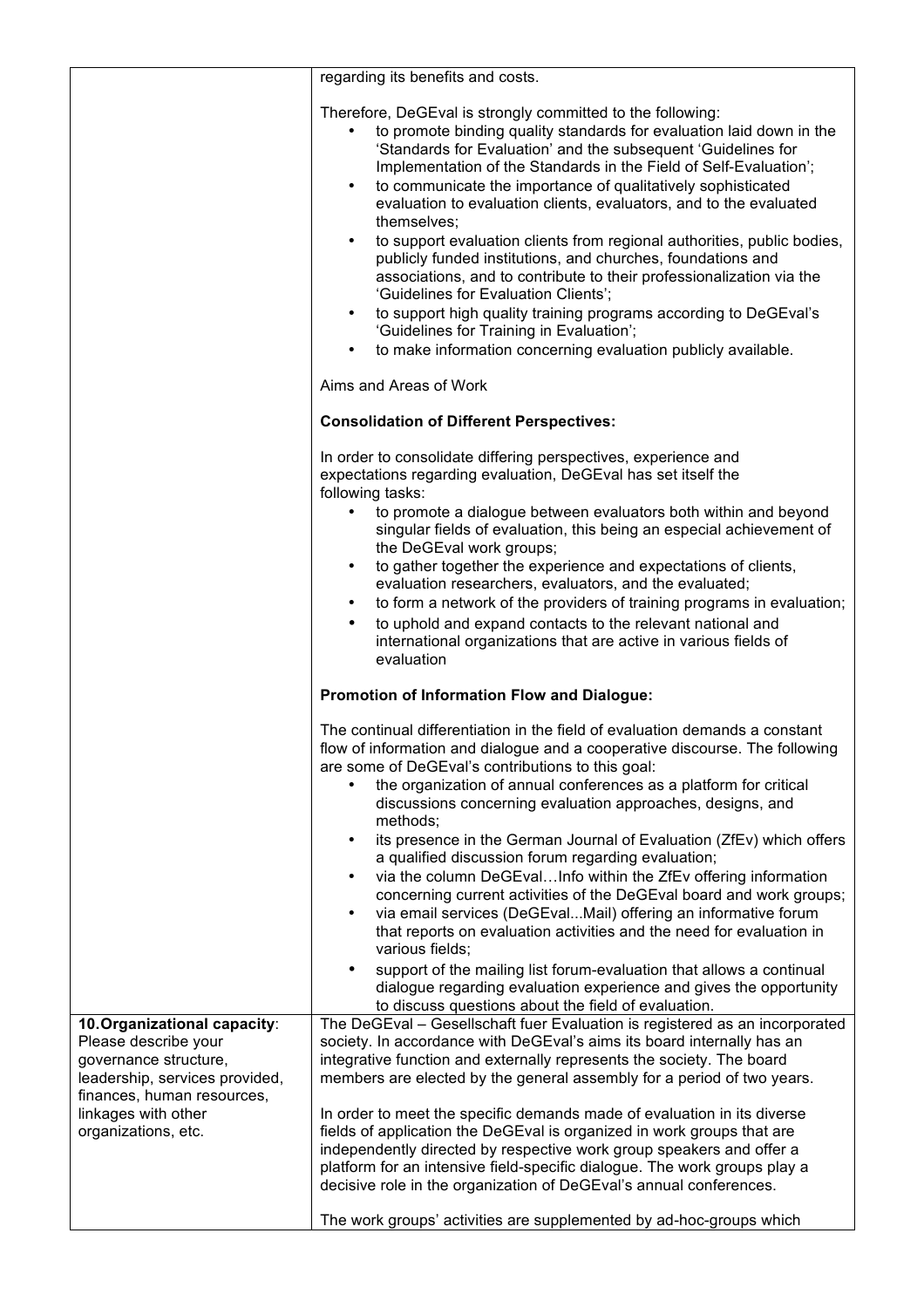|                                                                                                | address topical matters from the field of evaluation.                                                                                                                                                                                                                                                                                                                                                                                                                                                                                                                                                                                                                                                                                                                                                                                                                                                                                                                                                                                                                                                                                                                                                                                              |
|------------------------------------------------------------------------------------------------|----------------------------------------------------------------------------------------------------------------------------------------------------------------------------------------------------------------------------------------------------------------------------------------------------------------------------------------------------------------------------------------------------------------------------------------------------------------------------------------------------------------------------------------------------------------------------------------------------------------------------------------------------------------------------------------------------------------------------------------------------------------------------------------------------------------------------------------------------------------------------------------------------------------------------------------------------------------------------------------------------------------------------------------------------------------------------------------------------------------------------------------------------------------------------------------------------------------------------------------------------|
|                                                                                                | DeGEval's administrative office acts as contact person for DeGEval<br>members and work groups as well as for anyone interested in the activities<br>of the DeGEval.                                                                                                                                                                                                                                                                                                                                                                                                                                                                                                                                                                                                                                                                                                                                                                                                                                                                                                                                                                                                                                                                                |
|                                                                                                | Information concerning the work groups and the current board members can<br>be found on the DeGEval homepage (www.degeval.de).                                                                                                                                                                                                                                                                                                                                                                                                                                                                                                                                                                                                                                                                                                                                                                                                                                                                                                                                                                                                                                                                                                                     |
| 11. Means of communication<br>with members, e.g. newsletter,<br>listserv, publication, website | DeGEval members are recruited from renowned economic and social<br>scientific research institutes, institutes of higher education, consulting and<br>political consulting agencies, ministries, administration departments, and<br>federal research institutes. All the relevant disciplines and professions are<br>represented and the number of members is increasing continually (for the<br>current status see www.degeval.de).                                                                                                                                                                                                                                                                                                                                                                                                                                                                                                                                                                                                                                                                                                                                                                                                                |
|                                                                                                | The DeGEval differentiates between two types of membership: institutional<br>and private membership.                                                                                                                                                                                                                                                                                                                                                                                                                                                                                                                                                                                                                                                                                                                                                                                                                                                                                                                                                                                                                                                                                                                                               |
|                                                                                                | DeGEval members benefit from the following services:<br>they receive the twice yearly released Journal for Evaluation<br>(Zeitschrift fuer Evaluation - ZfEv) free of charge containing peer-<br>reviewed original articles, a variety of information, and the<br>DeGEvalInfo;<br>they receive the booklets edited by DeGEval free of charge;<br>$\bullet$<br>they receive regularly the DeGEvalMail that informs on current<br>developments in the world of evaluation;<br>they gain access to the protected internal area of the DeGEval web<br>$\bullet$<br>server containing various information about all areas of evaluation<br>and a commented register of members;<br>in the internal area they can view current job offers, tenders for<br>$\bullet$<br>evaluation, and training programs;<br>they can participate in DeGEval activities at a discounted rate and<br>$\bullet$<br>so have easy access to opportunities of further training and<br>networking; for institutional members the discount applies for up to<br>five people;<br>in sum, DeGEval membership offers the opportunity to play an<br>$\bullet$<br>active role in the development of DeGEval and, hence, in the future<br>of evaluation in German speaking countries. |
| <b>12.Past events</b> (e.g. during<br>past year)                                               | 14th Annual Conference in Linz, Austria, in 2011. The conference focused<br>on advantages and limitations of participatory evaluation.<br>15th Annual Conference in Potsdam, Germany, September 19th - 21st,<br>2012. Under the theme "Evaluation - Evidence - Effects" the conference will<br>focus on evidence-based policy.                                                                                                                                                                                                                                                                                                                                                                                                                                                                                                                                                                                                                                                                                                                                                                                                                                                                                                                     |
| 13. Forthcoming key events/                                                                    |                                                                                                                                                                                                                                                                                                                                                                                                                                                                                                                                                                                                                                                                                                                                                                                                                                                                                                                                                                                                                                                                                                                                                                                                                                                    |
| conferences - dates, location                                                                  | 16 <sup>th</sup> Annual Conference in Munich, Germany, September 11 <sup>th</sup> – 13 <sup>th</sup> , 2013<br>under the theme "Evaluation and Complexity"<br>17 <sup>th</sup> Annual Conference in Zurich, Switzerland, September 10 <sup>th</sup> – 12 <sup>th</sup> , 2014,<br>together with the Swiss Evaluation Society SEVAL                                                                                                                                                                                                                                                                                                                                                                                                                                                                                                                                                                                                                                                                                                                                                                                                                                                                                                                 |
| 14. Name and e-address of                                                                      | Dr. Christiane Kerlen and Haydée de Rivo                                                                                                                                                                                                                                                                                                                                                                                                                                                                                                                                                                                                                                                                                                                                                                                                                                                                                                                                                                                                                                                                                                                                                                                                           |
| person submitting this                                                                         | E-address: kerlen@degeval.de, info@degeval.de                                                                                                                                                                                                                                                                                                                                                                                                                                                                                                                                                                                                                                                                                                                                                                                                                                                                                                                                                                                                                                                                                                                                                                                                      |
| information                                                                                    |                                                                                                                                                                                                                                                                                                                                                                                                                                                                                                                                                                                                                                                                                                                                                                                                                                                                                                                                                                                                                                                                                                                                                                                                                                                    |
| 15. Date of this update                                                                        | 27.11.2012                                                                                                                                                                                                                                                                                                                                                                                                                                                                                                                                                                                                                                                                                                                                                                                                                                                                                                                                                                                                                                                                                                                                                                                                                                         |

## **II. Experience with Evaluation Capacity Building**

| 1. Background: Please provide<br>a brief history of the formation of<br>this organization (VOPE).<br>1.1 Who were/are the key<br>players?<br>1.2 How many members do you | 1.1<br>1.2 There are five members of the board.<br>1.3 We have a strong community of engaged members (evaluators) that<br>are willing to share their knowledge with persons new in the field to<br>establish standards and assure high quality of evaluations.<br>1.4 We are continuously trying to address "evaluation" as a topic in the |
|--------------------------------------------------------------------------------------------------------------------------------------------------------------------------|--------------------------------------------------------------------------------------------------------------------------------------------------------------------------------------------------------------------------------------------------------------------------------------------------------------------------------------------|
| have on your governing board/                                                                                                                                            | public debate. Unfortunately there is almost no recognition of evaluation                                                                                                                                                                                                                                                                  |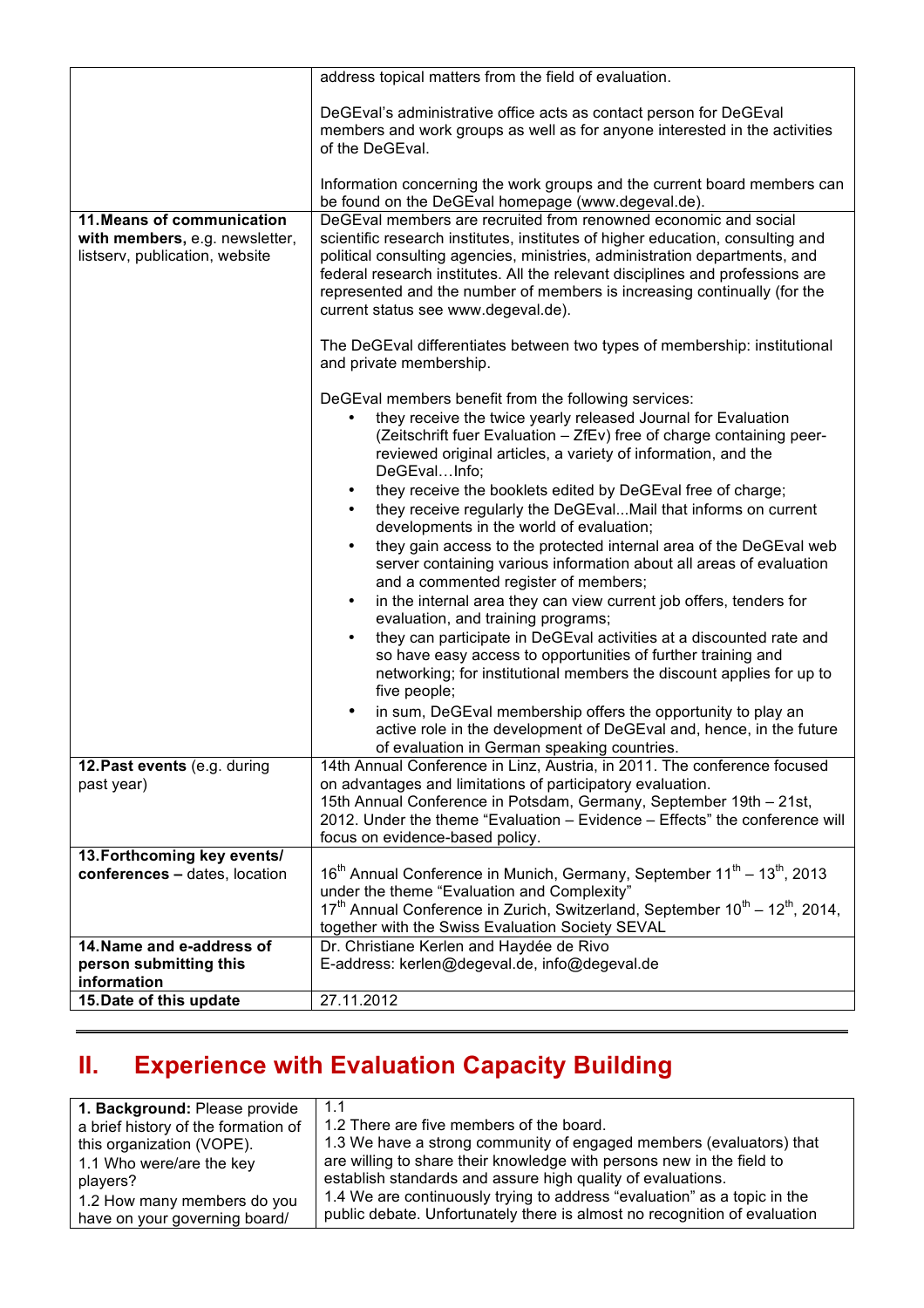| committee?<br>1.3 What are the main existing                 | and its effects in the public media.                                                                                                                    |
|--------------------------------------------------------------|---------------------------------------------------------------------------------------------------------------------------------------------------------|
| strengths that your VOPE is                                  |                                                                                                                                                         |
| trying to capitalize on?                                     |                                                                                                                                                         |
| 1.4 What are the main                                        |                                                                                                                                                         |
| challenges that your VOPE is                                 |                                                                                                                                                         |
| trying to address?<br>2. Organizational motivation:          |                                                                                                                                                         |
| What were/are the driving forces                             |                                                                                                                                                         |
| of the VOPE and its historical                               |                                                                                                                                                         |
| development?                                                 |                                                                                                                                                         |
| 3. Evaluation Capacity                                       | Our yearly conferences are an important platform for learning and capacity                                                                              |
| <b>Building: What has your VOPE</b>                          | building. There are always pre-conference workshops addressing different                                                                                |
| done to promote evaluation                                   | levels of evaluation expertise. Next to the information sharing activities                                                                              |
| (M&E) capacity?                                              | (newsletters, journal, website, etc, see above), we have published several<br>documents that are directed at capacity building and quality improvement: |
|                                                              | to promote binding quality standards for evaluation laid down in the                                                                                    |
|                                                              | 'Standards for Evaluation' and the subsequent 'Guidelines for                                                                                           |
|                                                              | Implementation of the Standards in the Field of Self-Evaluation';                                                                                       |
|                                                              | to support evaluation clients from regional authorities, public bodies,<br>٠                                                                            |
|                                                              | publicly funded institutions, and churches, foundations and                                                                                             |
|                                                              | associations, and to contribute to their professionalization via the<br>'Guidelines for Evaluation Clients';                                            |
|                                                              | to support high quality training programs according to DeGEval's<br>٠                                                                                   |
|                                                              | 'Guidelines for Training in Evaluation';                                                                                                                |
| 4. Context / target entities:                                | 4.1 We are organising pre-conference workshops for evaluators and                                                                                       |
| More specifically, who are the                               | publish the offers of other training programmes. At the moment one of our                                                                               |
| persons or institutions your                                 | groups (Arbeitskreis) is building up an online-database which will include all                                                                          |
| organization seeks to influence<br>(to strengthen evaluation | trainings and other means of capacity building.<br>4.2                                                                                                  |
| capacity)? For example:                                      | 4.3 Enhancing the enabling environment is a key area of our work: we try to                                                                             |
| 4.1 Technical capacities to                                  | include the perspective of the contracting authority or client in our VOPE by                                                                           |
| supply quality evaluations,                                  | addressing them as members also. We also try to address "evaluation" and                                                                                |
| partnering with experts, local                               | its benefits in the general public/media.                                                                                                               |
| universities or others to<br>provide training for            | 4.4 Influencing governmental policies extends so far as we try to qualify the<br>acting persons to tender quality evaluations. We are not influencing   |
| members, etc.;                                               | governmental policies in a way of lobbying certain political worldviews.                                                                                |
| 4.2 Strengthening VOPE                                       |                                                                                                                                                         |
| organizational capacity itself;                              |                                                                                                                                                         |
| 4.3 Enhancing the enabling                                   |                                                                                                                                                         |
| environment for evaluation,                                  |                                                                                                                                                         |
| including strengthening the<br>demand for and use of         |                                                                                                                                                         |
| evaluations by policy                                        |                                                                                                                                                         |
| makers;                                                      |                                                                                                                                                         |
| 4.4 Influencing governmental                                 |                                                                                                                                                         |
| policies related to evaluation,                              |                                                                                                                                                         |
| evaluation designs and                                       |                                                                                                                                                         |
| implementation of M&E                                        |                                                                                                                                                         |
| systems, etc.<br>5. Public accountability: Is your           |                                                                                                                                                         |
| VOPE helping to strengthen                                   |                                                                                                                                                         |
| oversight and transparency of                                |                                                                                                                                                         |
| government programs? If so, in                               |                                                                                                                                                         |
| what ways? Can you share any                                 |                                                                                                                                                         |
| success stories of evaluators or                             |                                                                                                                                                         |
| others promoting public                                      |                                                                                                                                                         |
| accountability?<br>6. More specifically, what are            |                                                                                                                                                         |
| some of the key themes for                                   |                                                                                                                                                         |
| which you advocate? For                                      |                                                                                                                                                         |
| example, are you promoting                                   |                                                                                                                                                         |
| issues related to cultural                                   |                                                                                                                                                         |
| sensitivity, equity, social justice,                         |                                                                                                                                                         |
| empowerment, transformation,                                 |                                                                                                                                                         |